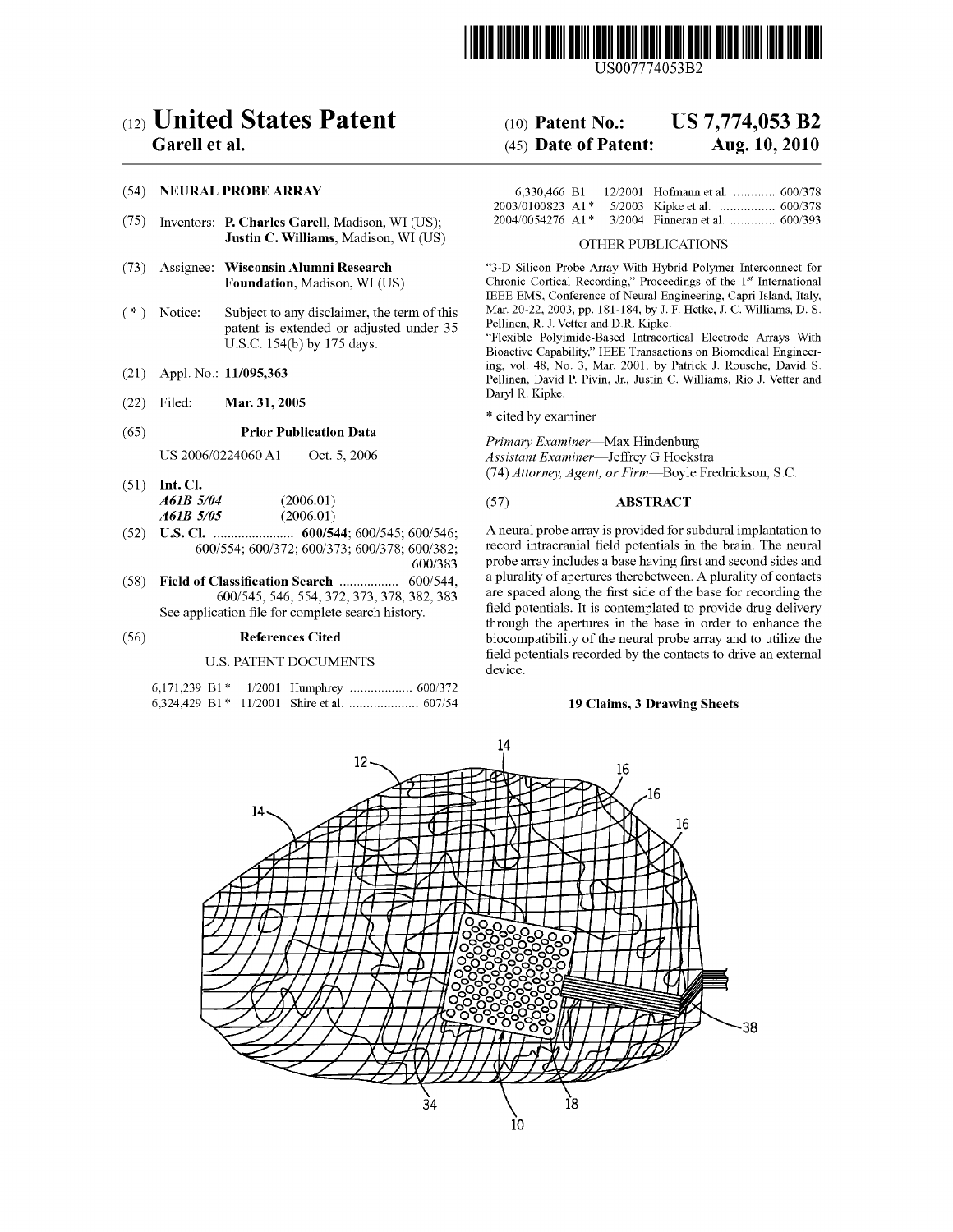

• **C,**  LL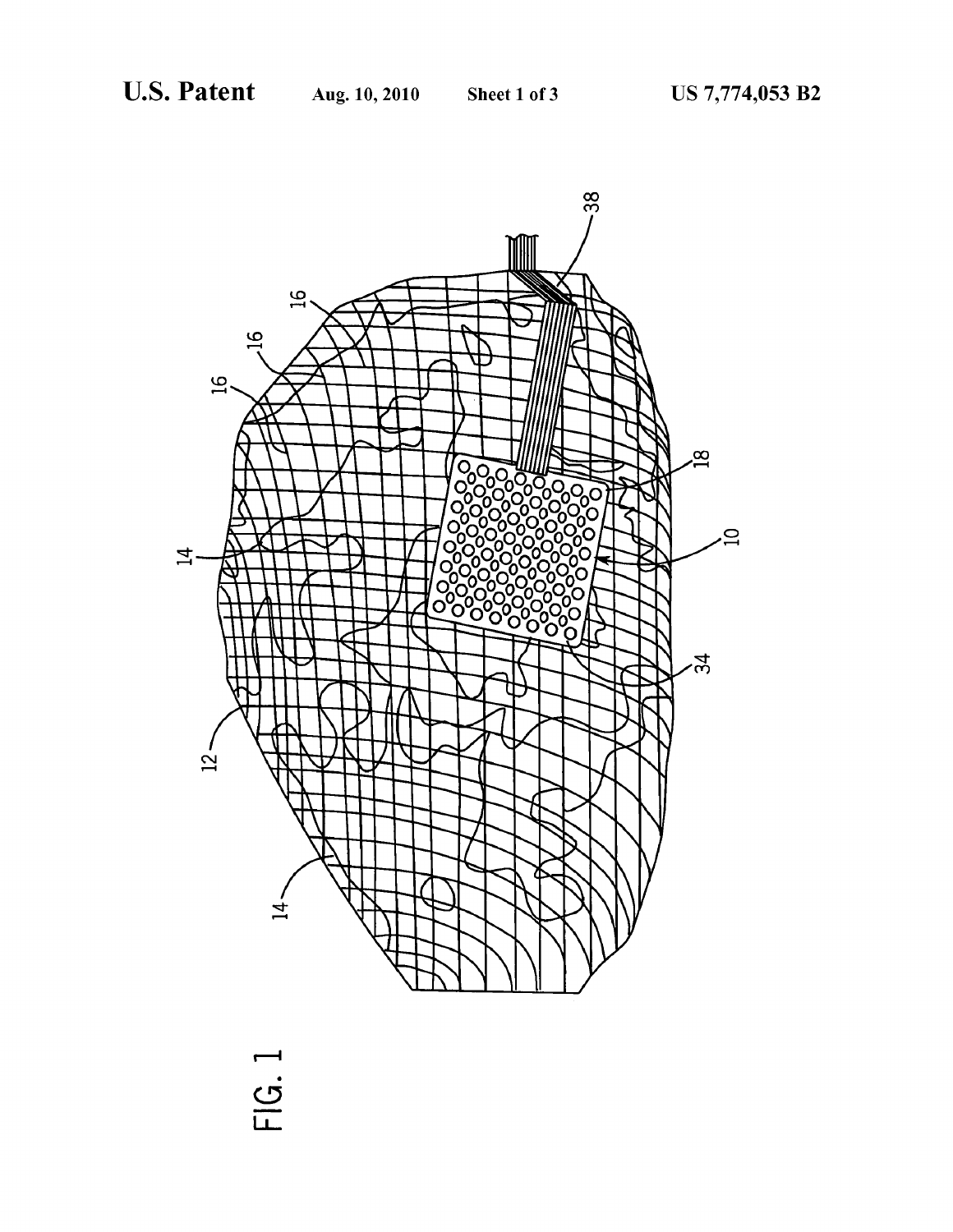



 $FIG. 4$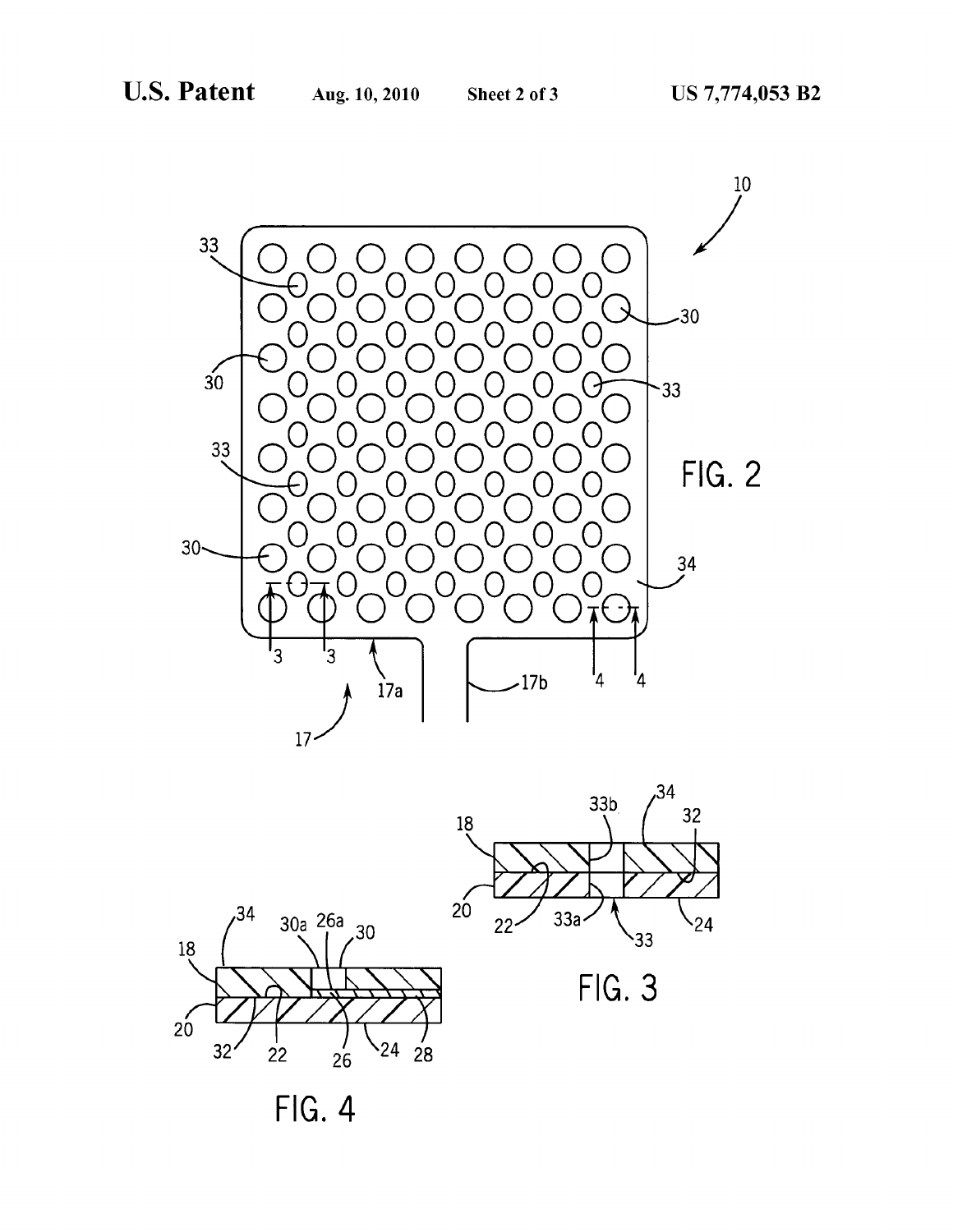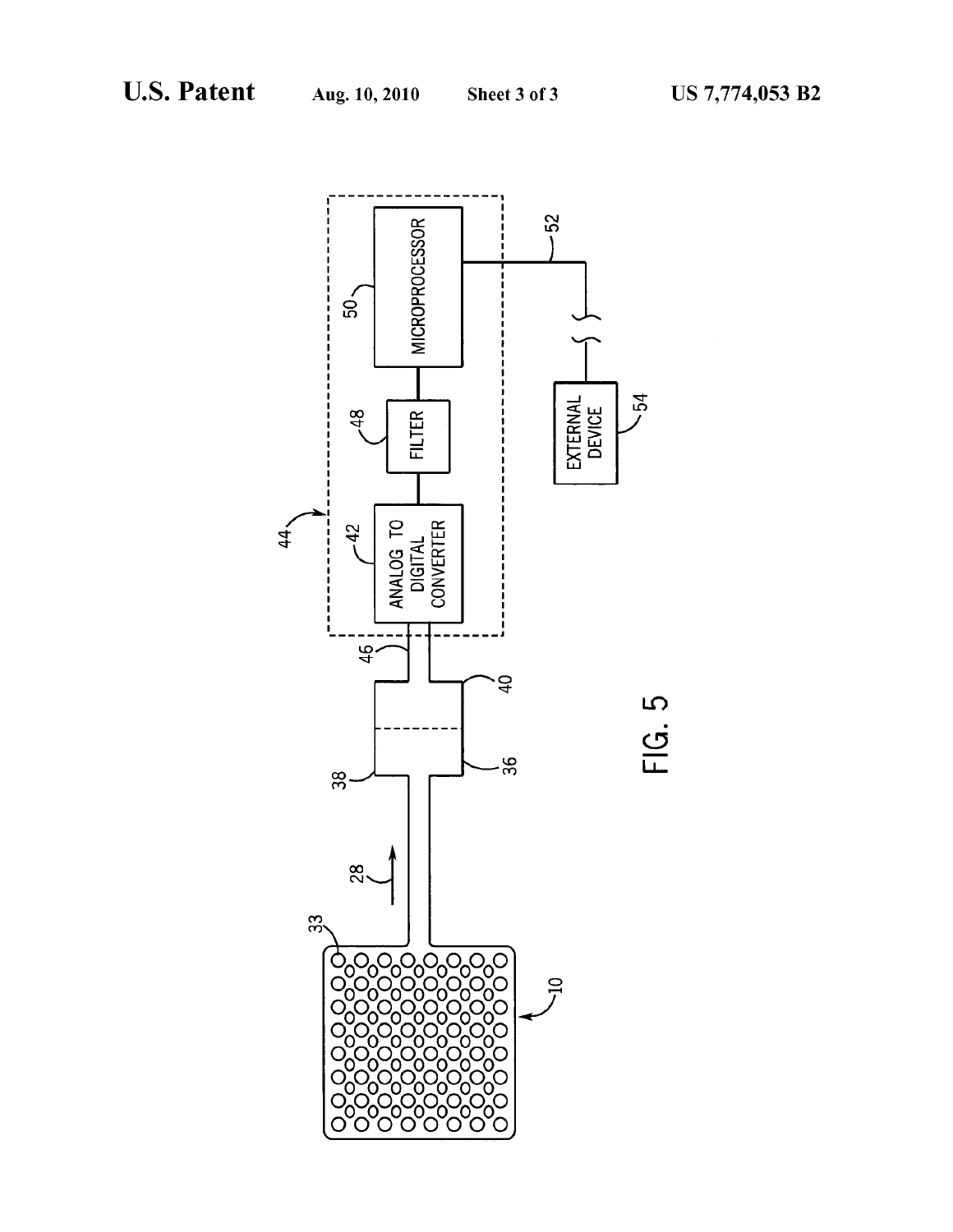10

# **NEURAL PROBE ARRAY**

## REFERENCE TO GOVERNMENT GRANT

This invention was made with United States government support awarded by the following agencies: NIH DC006415. The United States has certain rights in this invention.

#### FIELD OF THE INVENTION

This invention relates generally to neural probe arrays, and in particular, to a neural probe array for subdural implantation by neuro surgeons to record intracranial field potentials in animal or human brains.

#### BACKGROUND AND SUMMARY OF THE INVENTION

As is known, electrodes have been used to monitor and record neural activity. For example, these electrodes may take the form of a stiff and sharpened insulated metallic wire, or a drawn glass pipette filled with an aqueous conductor. The electrode or an array of electrodes is inserted through the pia or the dura and positioned in the target neurons in the brain to record neural activity. While functional for their intended purpose, these prior electrodes have certain limitations. By way of example, over time, the brain may respond to exposure to the electrode by electrically insulating the device. Further, there may be a loss of neural activity do to neuronal death around the device. Hence, the devices may not remain func- $_{30}$ tional for extended periods of time.

It can be appreciated that the development of a neural interface that provides reliable and stable long-term implant function could be used in a wide variety of applications. For example, in cases of spinal cord injury, the brain of the indi-  $35$ vidual may still function to generate motor signals that would normally be conveyed to the muscles. As such, it is contemplated to monitor these motor signals within the brain of a paralyzed individual and transmit such signals to an extension device that drives an individual's muscles or an extracorpo-40 first end operatively connected to the corresponding one of real device and bypass the injured spinal cord. However, in order to continually monitor localized brain activity, the development of a neural interface that provides reliable and stable long term implant functionality is necessary.

long-term implantation in the nervous system must meet a strict series of criteria in the electrical, mechanical, and biological arenas. Electrically, the devices must maintain its appropriate insulating and conductive properties over extended implant durations in an intracranial environment.  $\epsilon_{0}$ Mechanically, the device must be capable of withstanding any possible micro motion with the brain tissue during implantation. Biologically, the device must maintain a biocompatible profile that does not induce an excessive foreign body or immune response.

Therefore, it is a primary object and feature of the present invention to provide a neural probe array for subdural implantation that records intracranial field potentials in a brain.

It is a still further object and feature of the present invention to provide a neural probe array for subdural implantation that  $60$ is more biocompatible than prior intracortical neural interfaces.

It is a still furtherobject and feature of the present invention to provide a neural probe array for subdural implantation that is simple and inexpensive to manufacture.

It is a still further object and feature of the present invention to provide a neural probe array for subdural implantation that

can be implanted in patients for a considerably longer period of time than conventional electrodes.

In accordance with the present invention, a neural probe array is provided for subdural implantation. It is intended that the neural probe array record intracranial field potentials in a brain. The neural probe array includes a base having first and second sides and a plurality of apertures extending therebetween. A plurality of contacts are spaced along the first side of the base for recording the field potentials.

The base includes a first layer having a first outer surface defining the first side of the base and a second inner surface. The base also includes a second layer having a first outer surface defining a second side of the base and a second inner surface bonded to the inner surface of the first layer. It is 15 contemplated for the first and second layers to be formed from insulators. A plurality of conductors are disposed between the first and second layers of the base. Each conductor has a first end operatively connected to a corresponding one of the plurality of contacts and a second opposite end operatively connected to a connector spaced from the base.

The plurality of apertures through the base may be arranged in rows and columns. Similarly, the plurality of contacts on the first side of the base may be arranged in rows and columns. Each of the plurality of contacts has a diameter in the range of 200 microns to 2 millimeters. Further, each of the plurality of contacts is spaced from an adjacent contact by a minimum distance of 300 microns.

In accordance with a further aspect of the present invention, a neural probe array is provided for subdural implantation. It is intended for the neural probe array to record field potentials in a brain. The neural probe array includes a porous base having first and second sides. A plurality of contacts are spaced along the first side of the base for recording the field potentials.

The base includes a plurality of apertures therethrough. The apertures are arranged in rows and colunms. Similarly, the plurality of contacts along the first side of the base may be arranged in rows and colunms. The neural probe array may also include a plurality of conductors. Each conductor has a the plurality of contacts and a second opposite end operatively connected to a connector spaced from the base. A portion of each of the plurality of contactors is disposed within the base.

A neural interface device that is intended for successful  $_{45}$  In accordance with a further aspect of the present invention, a neural probe array is provided for subdural implantation. It is intended for the neural probe array to record intracranial field potentials in a brain. The neural probe array includes a first layer having a first outer surface and a first inner surface and a plurality of apertures therethrough. The neural probe array further includes a second layer having a second outer surface, a second inner surface bonded to the first inner surface of the first layer, and a plurality of apertures therethrough. The plurality of apertures through the second 55 layer are axially aligned with the plurality of apertures in the first layer. A plurality of contacts are spaced along the first outer surface of the first layer for recording the field potentials. A plurality of conductors are also provided. Each conductor has at least a portion disposed between the first and second layers, a first end operatively connected to a corresponding one of the plurality of contacts, and a second opposite end.

> The plurality of contacts of the neural probe array may be arranged in rows and columns along the outer surface of the 65 first layer. Each of the plurality of contacts has a diameter in a range of 200 microns to 2 millimeters and is spaced from an adjacent contact by a minimum distance of 300 microns. It is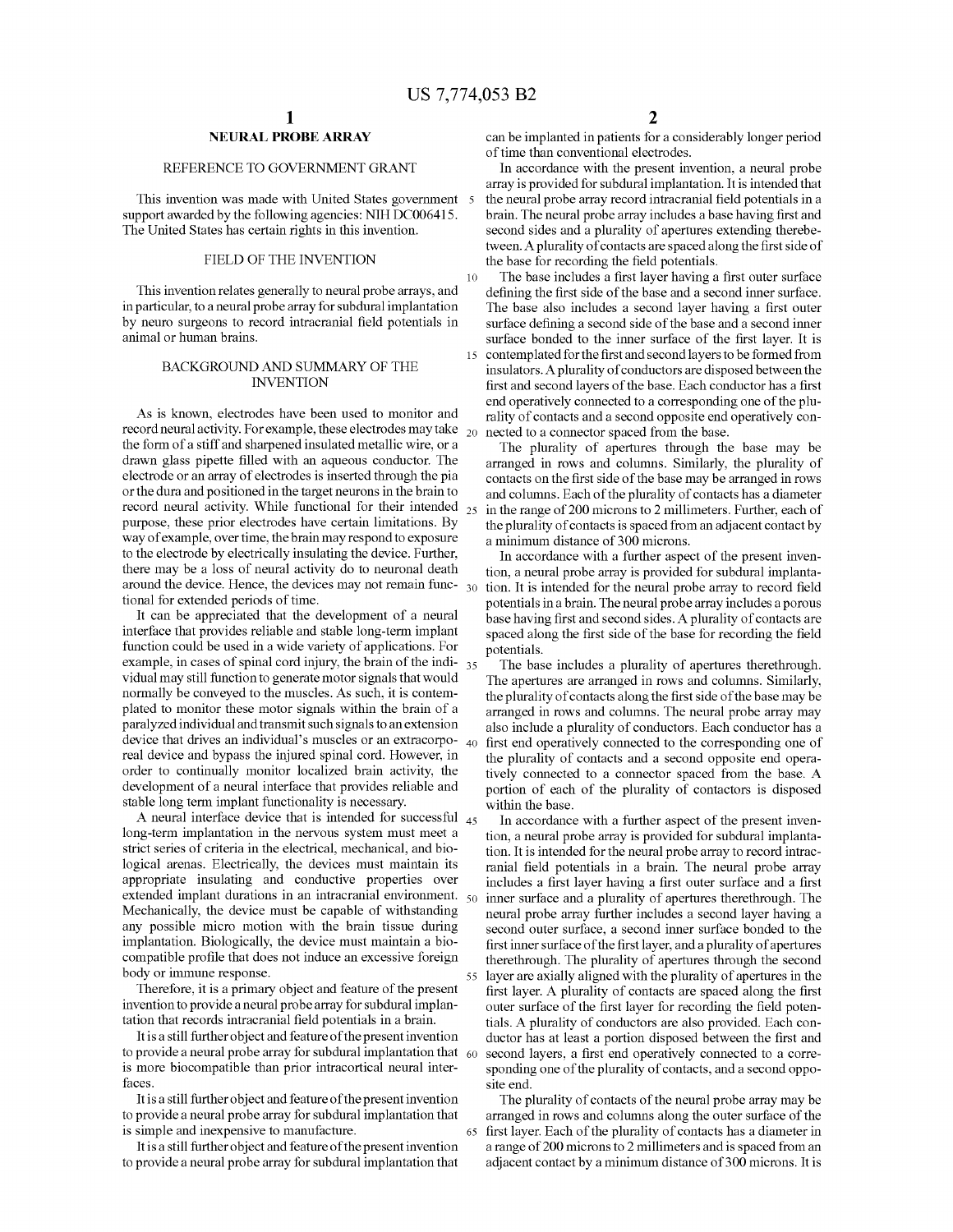also contemplated to arrange the plurality of apertures through the first layer in rows and colunms.

#### BRIEF DESCRIPTION OF THE DRAWINGS

The drawings furnished herewith illustrate a preferred construction of the present invention in which the above advantages and features are clearly disclosed as well as others which will be readily understood from the following description of the illustrated embodiment.

In the drawings:

FIG. **1** is a schematic view of a neural probe array in accordance with the present invention implanted within the cranium of an individual;

FIG. **2** is a top plan view of the neural probe array of the present invention;

FIG. **3** is a cross-sectional view of the neural probe array of the present invention taken along line **3-3** of FIG. **2;** 

FIG. **4** is a cross-sectional view of the neural probe array of 20 the present invention taken along line **4-4** of FIG. **2**; and

incorporating the neural probe array of the present invention

Referring to FIG. **1,** a neural probe array in accordance with the present invention is generally designated by the reference numeral 10. It is intended that neural probe array 10 be implanted on surface **12** of brain **14** within a cranium **16,**  depicted as a grid pattern of intersecting lines in FIG. **1.** It can be appreciated that neural probe array **10** may be implanted within cranium **16** of an animal or a human without deviating from the scope of the present invention.

Referring to FIGS. **2-4,** neural probe array **10** includes pad **17** defined by a generally square contact portion **17** *a* and neck portion **17** b extending from a first side of contact portion **17** *a*  of pad **17.** Pad **17** further includes first and second layers **18**  and **20,** respectively, formed from biocompatible polymers that provide maximum flexibility. The flexibility of each layer  $_{40}$ **18** and **20** is intended to provide stronger relief against the forces of micro motion between the tissue of the brain **14** and neural probe array **10.** By way of example, first and second layers **18** and **20,** respectively, are fabricated from a photosensitive polymer, as hereinafter described, to facilitate the 45 manufacture of neural probe array **10.** It is contemplated that the surface chemistry of pad 17 allows for a host of bioactive organic species to be either absorbed or covelantly bonded to the surfaces thereof. The flexibility and bioactivity of pad **17**  are intended to provide an optimal implant environment and  $\epsilon_0$ extend the time period that neural probe array **10** may be maintained within cranium **16** without inducing excessive foreign body or immune response.

It can be appreciated that neural probe array **10** may be constructed in a variety of manners. By way of example, in 55 order to construct neural probe array **10,** it is contemplated to provide a layer polymerizable material, such as a negative photoactive polyimide, of predetermined dimensions and to polymerize the same using the standard photolithography techniques. By exposing the layer of polymerizable material 60 to a polymerizing agent such as ultraviolet light, the layer of polymerizable material solidifies and forms the second layer **20.** By way of example, second layer **20** has a configuration corresponding to the configuration of pad **17.** Further, it is contemplated to provide apertures **33a** through second layer 65 **20** arranged in rows and columns, for reasons hereinafter described.

After polymerization, second layer **20** is partially cured for a predetermined time period at a predetermined temperature (e.g., 15 minutes at 350° C.) in a nitrogen purged oven to protect the developed pattern from subsequent processing 5 steps and to provide a suitable surface for metal deposition. As fabricated, second layer **20** includes inner surface **22** and outer surface **24.** A reactive ion etch is used to micro-roughen inner surface **28** of second layer **20** prior to depositing a metal layer thereon. A thin layer of chromium (e.g.  $250 \text{ Å}$ ) is then 10 electron-beam evaporated on inner surface **22** of second layer **20** as an inter-metallic adhesion promoter and a layer of an earth metal such as gold, platinum or iridium of a predetermined thickness (e.g., 200 nm) is evaporated onto inner surface **22** oflayer **20.** A positive photoresist is patterned over the layer of earth metal to delineate contact pads 26 and wire traces **28.** The excess earth metal is etched from inner surface **22** of second layer **20** leaving contact pads **26** and wire traces **28** deposited thereon. Preferably, contact pads **26** are arranged in rows and columns on upper surface **22** of second layer **20.** Each wire trace **28** has a first end integral with a e present invention taken along line 4-4 of FIG. 2; and<br>FIG. 5 is a schematic view of a neural interface system angle portion 17b of ned 17 neck portion **17** b of pad **17.** 

A reactive ion etch is used to clean and micro-roughen the exposed inner surface **22** of second layer **<sup>20</sup>**and the exposed DETAILED DESCRIPTION OF THE DRAWINGS 25 surfaces of contact pads **26** and wire traces **28** prior to the application of first layer **18** of a photoactive polyimide thereon. The photoactive polyimide deposited on inner surface **22** of second layer **20** is spun to the same thickness as second layer **20.** Thereafter, first layer **18** is polymerized and developed using standard photolithography techniques to encapsulate wire traces **28** and reveal upper surface *26a* of contact pad **26.** In addition, apertures **33b,** axially aligned with corresponding apertures **33a** in second layer **20,** are formed in first layer **18,** for reasons hereinafter described. 35 Once first layer **18** is polymerized, contacts **30** are deposited onto contact pads **26** and first layer **18** is cured so as to bond inner surface **32** of first layer **18** to inner surface **24** of second layer **20.** It is intended that terminal ends **30a** of contacts **30** be generally co-planar with outer surface **34** of first layer **18;** that 40 apertures **33a** through second layer **20** be axially aligned with apertures **33b** through first layer **18** so as to define apertures **33** through pad **17;** and that contacts **30** be arranged in rows and colunms along outer surface **34** of first layer **18,** FIGS. **2**  and **5.** In addition, apertures **33** are arranged in rows and 45 columns in contact portion **17a** of pad **17.** Referring to FIG. **5,**  wire traces **28** are electrically coupled to contacts **30** through corresponding contact pads **26** and include second opposite ends electrically coupled to first portion **36** of electrical connector **38.** 

> In operation, neural probe array is implanted in cranium **16**  of an individual such that terminal ends **30a** of contacts **30** are positioned adjacent target neurons in the brain. Apertures **33**  through contact portion **17a** of pad **17** make neural probe array **10** porous, and as such, increase the biocompatibility between neural probe array **10** and brain **14.** Further, it is contemplated to provide chemicals, drugs or other stimuli within apertures **33** of neural probe array **10** to further enhance the biocompatibility of neural probe array **10** and brain **14** or to treat various neurological disorders. Thereafter, first portion of electrical connector **38** is bonded to cranium **16** of an individual.

> In order to monitor the inner cranial field potentials associated with the target neurons in the brain, first portion **36** of electrical connector **38** is electrically coupled to a second portion **40** of connector **38,** that is, in turn, electrically coupled to an analog-to-digital converter **42** of signal processing unit **44** by line **46.** Analog-to-digital converter **42** of

**4**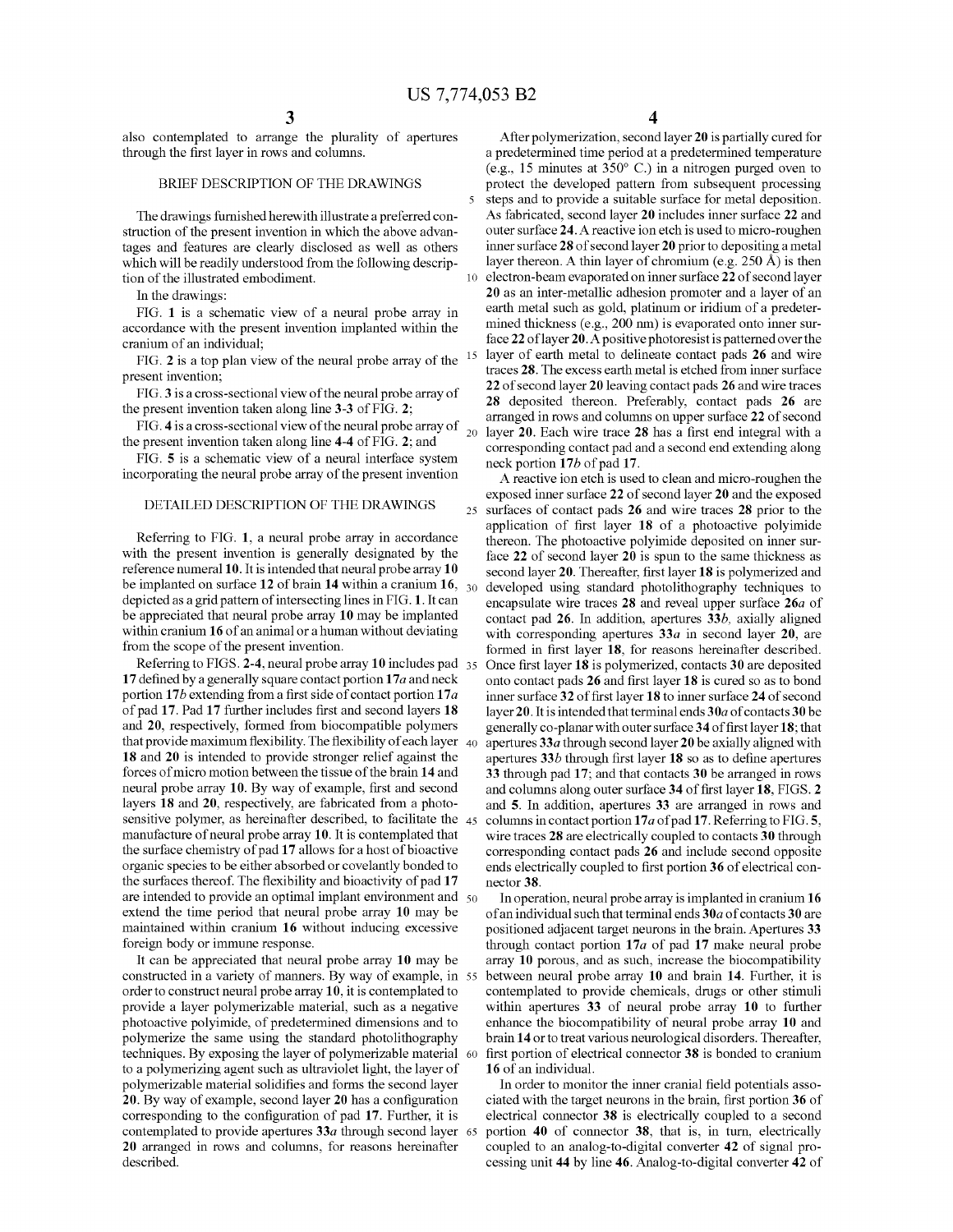50

60

signal processing unit **44** receives the analog signals corresponding to the intracranial field potentials of the target neurons detected by contacts **30** and converts such signals to a digital format. The digital signals are transmitted to and filtered by filter **48** and provided to microprocessor **50** within signal processing unit **44.** Microprocessor **50** executes a predetermined algorithm so as to generate instructions on line **52**  for an external device **54.** External device **54** may take the form of a mechanical drive system that drives the muscles of a user in response to the intracranial field potentials detected by contacts **30** of neural probe array **10.** Alternatively, external device **54** may take the form of a prosthesis or a monitor for detecting abnormal electrical activity within the brain (e.g. seizures).

As described, the neural probe array of the present inven- <sup>15</sup> tion is less invasive compared to conventional electrodes from surgical prospective. More specifically, neural probe array **10**  of the present invention is more flexible; has a better signal to noise ratio; and is more biocompatible then conventional electrodes. As a result, neural probe array **10** of the present 20 invention is more adapted for chronic use and can be implanted in patients for a considerably longer period of time than conventional electrodes. Further, due to the photolithographic fabrication techniques, the manufacturing costs associated with the neural probe array of the present invention is 25 significantly lower than the manufacturing costs associated with prior conventional electrodes.

Various modes of carrying out the invention are contemplated as being within the scope of the following claims particularly pointing out and distinctly claiming the subject 30 matter, which is regarded as the invention.

We claim:

**1.** A neural probe array for subdural implantation to record intracranial field potentials in a brain, comprising:

- a base having first and second sides and a plurality of <sup>35</sup> apertures extending therebetween, each aperture extending along a corresponding axis and having a first end communicating with the first side of the base and a second end communicating with a second side of the base;  $^{20}$
- a plurality of contacts laterally spaced from each axis along which the plurality of apertures extend and being positioned along the first side of the base for recording the field potentials, the contacts:<br>having terminal ends co-planar with the first side of the
	- base so as to allow the terminal ends of the contacts to be positioned adjacent target neurons in the brain; and being arranged in a generally rectangular pattern for
	- engagement with the brain; and
- a plurality of conductors, each conductor having a first end operatively connected to a corresponding one of the plurality of contacts and a second opposite end;
- wherein:
	- the first side of the base is in fluid communication with the  $\frac{55}{55}$ second side of the base via the plurality of apertures; and the base is free of active electronic components mounted
	- thereto. **2.** The neural probe array of claim **1** wherein the base

includes:

- a first layer having a first outer surface defining the first side of the base and a second inner surface; and
- a second layer having a first outer surface defining the second side of the base and a second inner surface bonded to the inner surface of the first layer. 65

**3.** The neural probe array of claim **1** wherein the first and second layers are formed from insulators.

**4.** The neural probe array of claim **1** wherein the second ends of the plurality of conductors are operatively connected to a connector spaced from the base.

**5.** The neural probe array of claim **1** wherein a portion of each of the plurality of conductors is positioned between the first and second layers of the base.

**6.** The neural probe array of claim **1** wherein the plurality of apertures through the base are arranged in rows and columns.

**7.** The neural probe array of claim **1** wherein the plurality of contacts along the first side of the base are arranged in rows and colunms.

**8.** The neural probe array of claim **1** wherein each of the plurality of contacts has a diameter in the range of 200 microns to 2 millimeters.

**9.** The neural probe array of claim **1** wherein each of the plurality of contacts is spaced from an adjacent contact by a minimum distance of 300 microns.

**10.** A neural probe array for subdural implantation to record field potentials in a brain, comprising:

- a porous base having first and second sides, the base being free of active electronic components mounted thereto;
- a plurality of contacts spaced along the first side of the base for recording the field potentials, the plurality of contacts having terminal ends co-planar with the first side of the base so as to allow the terminal ends of the contacts to be positioned adjacent target neurons in the brain;
- a plurality of conductors, each conductor having a first end operatively connected to a corresponding one of the plurality of contacts and a second opposite end; and
- a connector operatively connected to the second ends of the conductors at a location spaced from the base, the connector being connectable to a signal processing unit; wherein:
	- the recorded field potentials are transmitted from the first ends of the plurality of conductors to the second ends of the conductors; and
	- the base includes a plurality of apertures therethrough, the apertures arranged in rows and colunms;
	- each aperture extending along a corresponding axis and having a first end communicating with the first side of the base and a second end communicating with a second side of the base such that the first side of the base is in fluid communication with the second side of the base via the plurality of apertures; and
	- each of the contacts being laterally spaced from the axes of the apertures.

**11.** The neural probe array of claim **10** wherein the plurality of contacts are arranged in rows and colunms along the first side of the base.

**12.** The neural probe array of claim **10** wherein a portion of each of the plurality of conductors is disposed within the base.

**13.** The neural probe array of claim **10** wherein each of the plurality of contacts has a diameter in the range of 200 microns to 2 millimeters.

**14.** The neural probe array of claim **10** wherein each of the plurality of contacts is spaced from an adjacent contact by a minimum distance of 300 microns.

**15.** A neural probe array for subdural implantation to record intracranial field potentials in a brain, comprising:

- a first layer having a first outer surface, a first inner surface and a plurality of apertures therethrough;
- second layer having a second outer surface, a second inner surface bonded to the first inner surface of the first layer, and a plurality of apertures therethrough, the plurality of apertures through the second layer being axially aligned with the plurality of apertures through the first layer so as to define a plurality of holes;